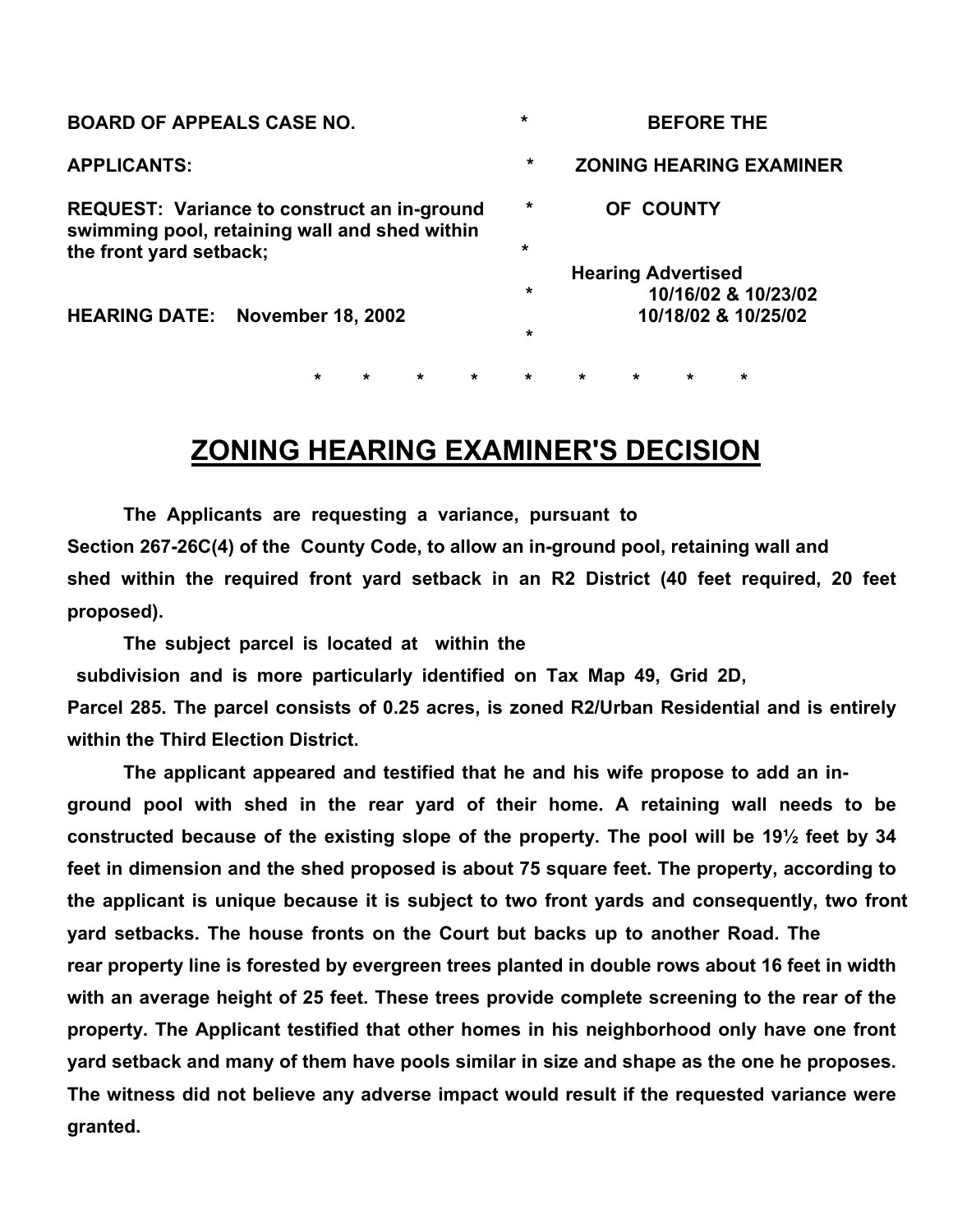**Mr. Anthony McClune appeared on behalf of the Department of Planning and Zoning. Mr. McClune agreed that the subject property was unique due to the occurrence of two front yard setbacks that impact this property. Mr. McClune indicated that more recent developments, recognizing the constraints that would result from two front yards, have provided 10-15 foot buffer strips that are generally owned in common by the community. In those instances where a community owned buffer strip exists, the parcels are only subject to the rear yard setback. If the community here had the foresight to provide that buffer strip, this Applicant would have no need for a variance. Based on that finding the Department concluded that the proposal was consistent with the intent and purposes of the Code and would have no adverse impacts.** 

 **There were no persons that appeared in opposition to the request.** 

## **CONCLUSION:**

**The Applicants are requesting a variance pursuant to Section 267-26C(4) of the County Code, to allow an in-ground pool, retaining wall and shed within the required front yard setback in an R2 District (40 feet required, 20 feet proposed).** 

 **County Code Section 267-26C(4) provides:** 

 **"No accessory use or structure shall be established within the required front yard, except agriculture, signs, fences, walls or parking area and projections or garages as specified in § 267-23C, Exceptions and modifications to minimum yard requirements."** 

 **County Code, Section 267-11 permits variances and provides:** 

**"Variances from the provisions or requirements of this Code may be granted if the Board finds that:** 

- **(1) By reason of the uniqueness of the property or topographical conditions, the literal enforcement of this Code would result in practical difficulty or unreasonable hardship.**
- **(2) The variance will not be substantially detrimental to adjacent properties or will not materially impair the purpose of this Code or the public interest."**